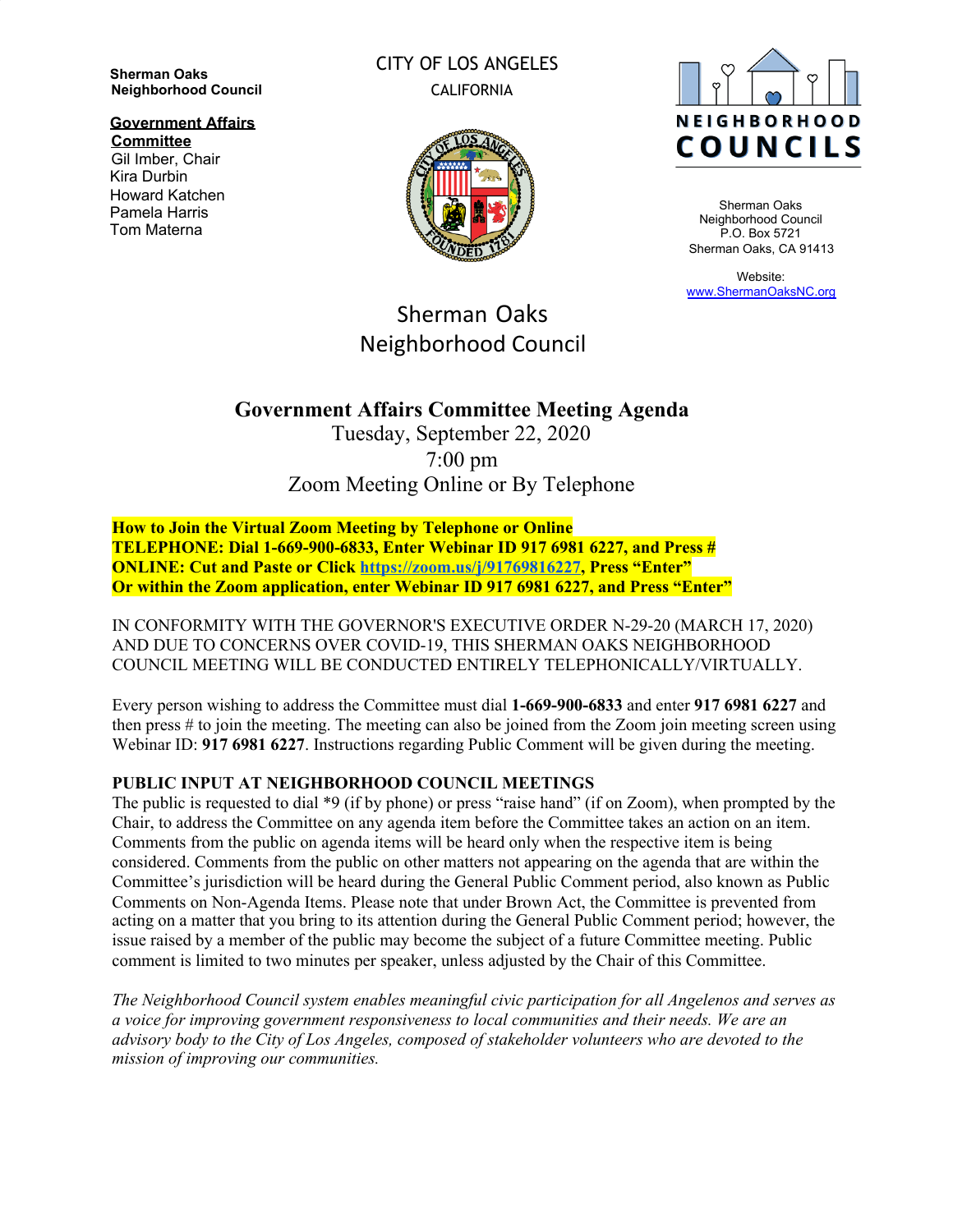Sherman Oaks Neighborhood Council

Government Affairs Committee Meeting Agenda, Tuesday, September 22, 2020, 7:00 pm Page 2

- **1. Call to Order**
- **2. Roll Call**
- **3. Administrative Motions**
	- a. Approval of the minutes of the August 25, 2020 meeting.

## **4. Comments by Public Officials**

## **5. Chair's Report**

- a. Government Affairs, Chair Gil Imber.
	- i. [CF 20-0990](https://cityclerk.lacity.org/lacityclerkconnect/index.cfm?fa=ccfi.viewrecord&cfnumber=20-0990). Anti-Bias Training/NCs. City Council adopted.
	- ii. [AB 2147](https://www.gov.ca.gov/2020/09/11/governor-newsom-signs-bill-eliminating-barriers-that-block-former-inmate-fire-crews-from-becoming-career-firefighters-after-serving-their-sentences/). Inmate fire crews. Signed into law.

## **6. Action Items Which May Be Voted Upon**

- a. [CF 20-0762](https://cityclerk.lacity.org/lacityclerkconnect/index.cfm?fa=ccfi.viewrecord&cfnumber=20-0762). Municipal Wireless Network Initiative / Los Angeles Residents. Public Wifi.
	- i. Possible motion and vote.
- b. [CF 20-0769-S1](https://cityclerk.lacity.org/lacityclerkconnect/index.cfm?fa=ccfi.viewrecord&cfnumber=20-0769-S1). Advanced Provider Response Unit (APRU) Program Expansion / Integration of Mental Health and Social Work Professionals / Non-Violent and Non-Criminal Calls.
	- i. Possible motion and vote.
- c. [CF 20-1170](https://cityclerk.lacity.org/lacityclerkconnect/index.cfm?fa=ccfi.viewrecord&cfnumber=20-1170). Interim Control Ordinance (ICO) / Suspending Ongoing Construction / Hillside /Very High Fire Hazard Severity Zones (VHFSZ).
	- i. Possible motion and vote.

# **7. Additional Items for Discussion**

- a. [CF 18-0467](https://cityclerk.lacity.org/lacityclerkconnect/index.cfm?fa=ccfi.viewrecord&cfnumber=18-0467). Neighborhood Council System Reforms. City Council adopted item. Effective date for ordinances [186760](https://clkrep.lacity.org/onlinedocs/2018/18-0467_ORD_186760_10-16-2020.pdf) and [186761](https://clkrep.lacity.org/onlinedocs/2018/18-0467_ORD_186761_10-16-2020.pdf) is October 16, 2020.
	- i. §[186760:](https://clkrep.lacity.org/onlinedocs/2018/18-0467_ORD_186760_10-16-2020.pdf) 16 years minimum to vote / 18 years minimum to serve 1. Exception: ONE youth seat, aged 14-17 yo.
	- ii. §[186761:](https://clkrep.lacity.org/onlinedocs/2018/18-0467_ORD_186761_10-16-2020.pdf) Community interest stakeholder redefined as an individual who participates in a Community Organization, which must be not-for-profit. Includes religious groups, education, etc. 1. Must maintain a physical street address within the NC area.
- b. CD4 Candidate Forum, 9/23/20.
- c. Possible agenda items for next meeting.

#### **8. Public Comments on Non-Agenda Items Within the Committee's Jurisdiction**

#### **9. Adjournment**

\*All Council File (CF) items contain a hyperlink to the applicable source legislation.